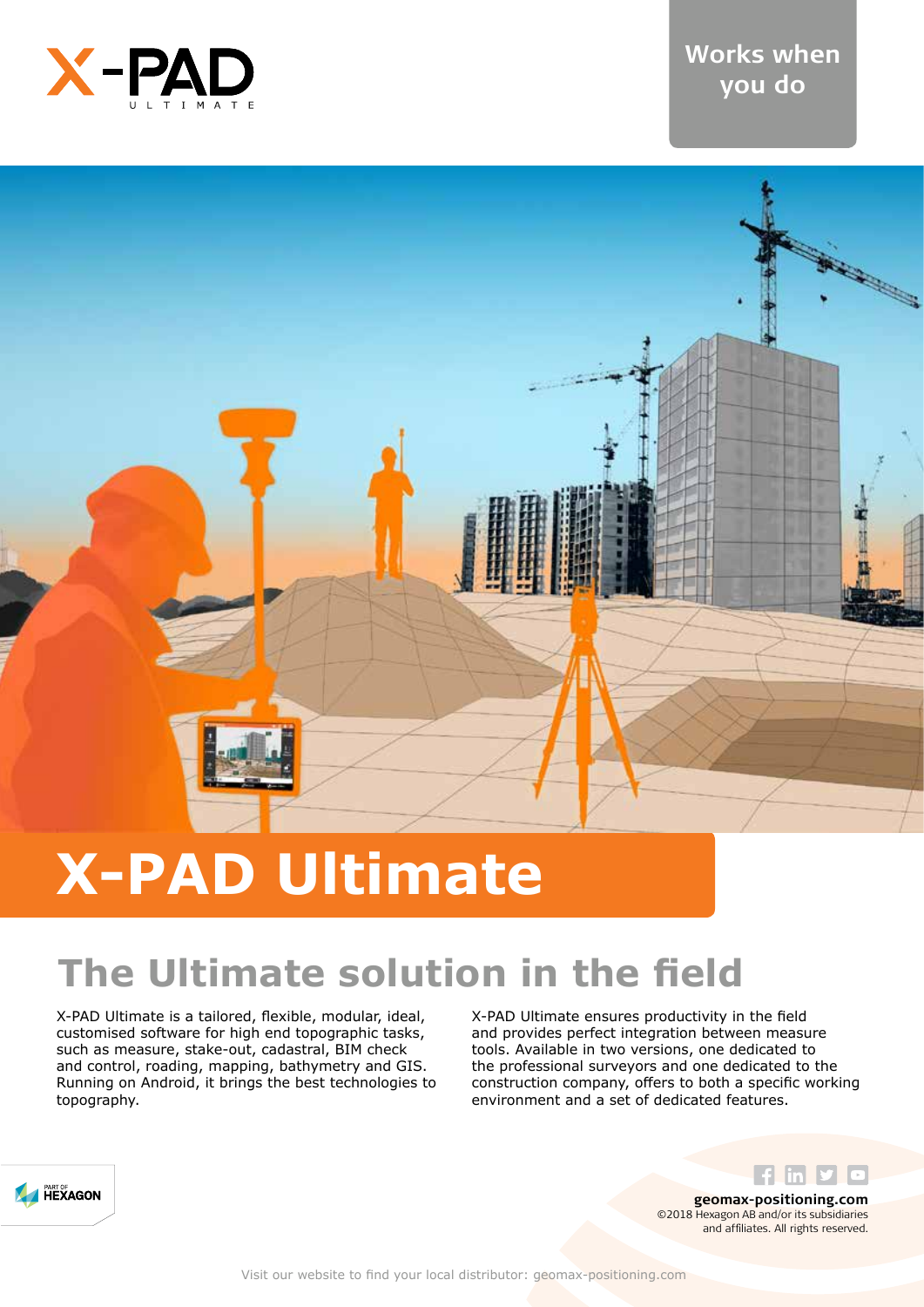# **"The ultimate solution for all those who want the best in the field without compromise."**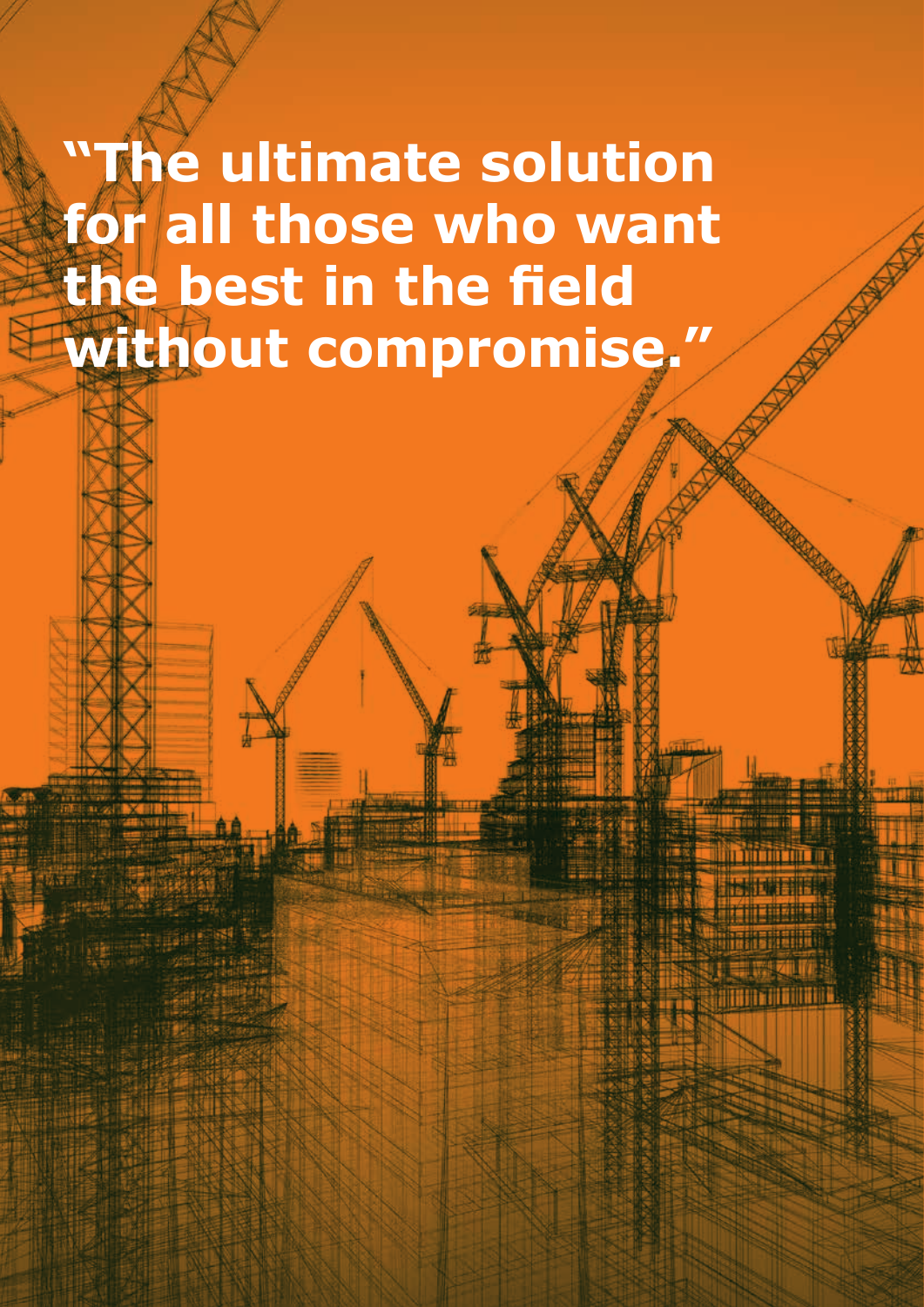# **Increase productivity**

X-PAD Ultimate is the most advanced field software solution for all users that are looking for a tool that grants productivity, easiness of use, scalability and full control of the data.

Running on any Android device, X-PAD Ultimate brings the best technology directly to the field and on your hand: a full 3D viewer and CAD system to view and edit the drawings, integration of your data with all map types and support of the camera for augmented reality. A direct data exchange with a cloud platform for a direct connection between field and office, the use of all sensors for a better experience in the field, voice commands to control the operations without the use of the hands are the key features that will allow you to work with high productivity.

X-PAD Ultimate allows you to have the perfect integration between the different measuring tools: TPS and GNSS allowing them to work together to offer the maximum flexibility in the field; other sensors as laser distance – meters, echosounders and locators are fully integrated in the measurement workflow as well.

X-PAD Ultimate is specifically tailored for users and has the right modules and language for surveyors and construction experts, as it is split in two modules: Survey and Build.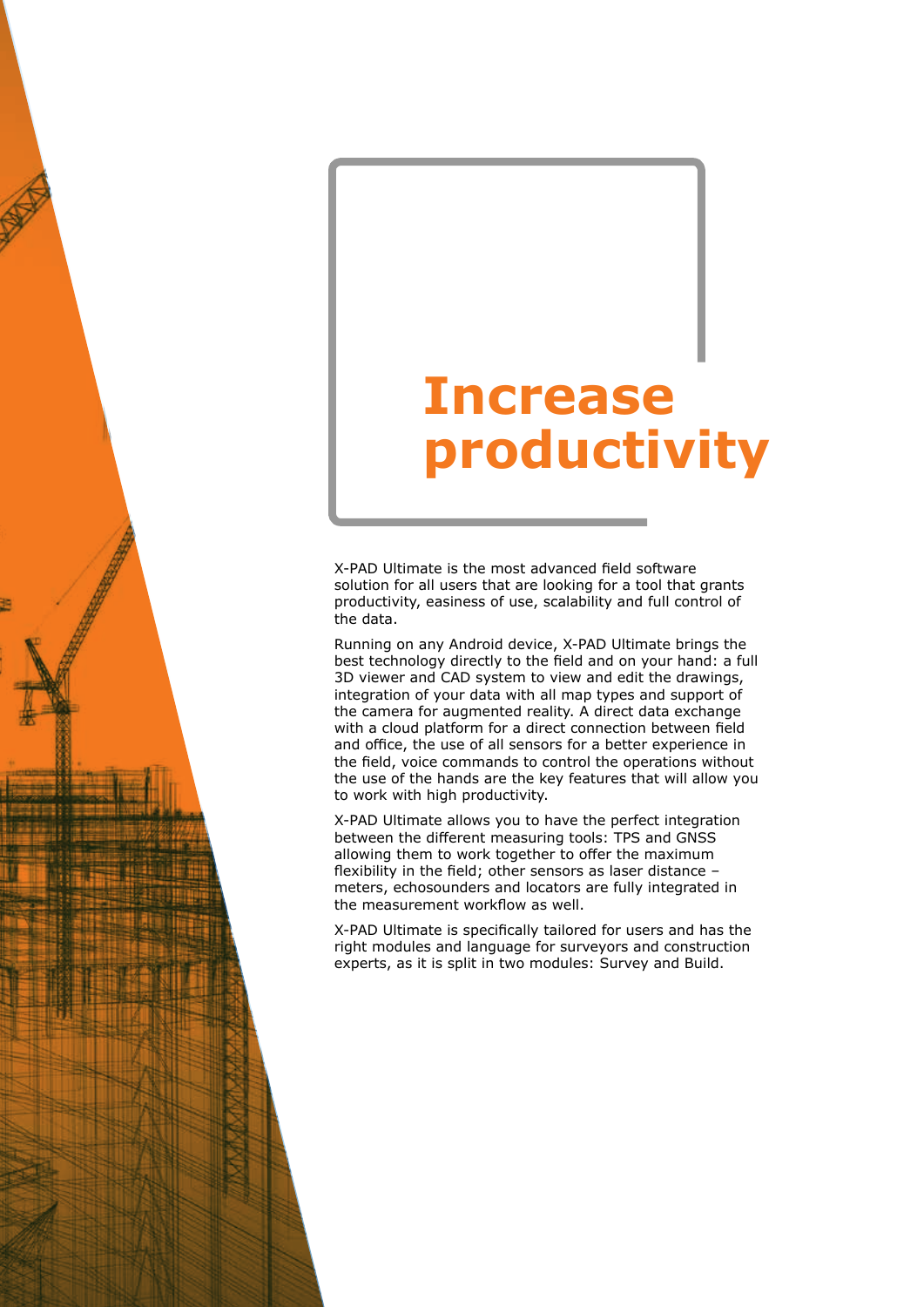## **Innovative Field Solution for Surveyors**

#### **TOPOGRAPHIC 3D CAD**

X-PAD Ultimate includes a real topographic 3D CAD, not just a simple graphic viewer, with specific functions to draw, edit, measure and calculate the position of new elements that can be then used in stakeout operations.

#### **MAPS, WMS AND OFF-LINE**

X-PAD Ultimate allows you to use different types of standard maps but also Web Map Service (WMS) maps; off-line mode is also supported.

#### **DATA COLLECTIONS. NOT ONLY COORDINATES**

Measuring the position of the points is the main purpose to use the topographic equipment, but with X-PAD Ultimate you go further because you can integrate the position, photos and notes.

Quick Codes allow you to create your own custom panels with the most used codes and measure the position of the point automatically just after you choose the code.

#### **SMARTDRAWING: MEASURE AND DRAWING TOGETHER**

The innovative automatic design system with survey codes allows you to see the survey drawing compose point after point without requiring lengthy and complex coding.

#### **STAKEOUT... WITH YOUR EYES CLOSED**

With X-PAD Ultimate, stakeout has never been easier or faster. Voice guidance allows you to arrive at the point without even looking at the display while the large compass simplifies visual navigation. Every drawing element, including points, lines, arcs and every position is determined within the graphical view can be stakedout.





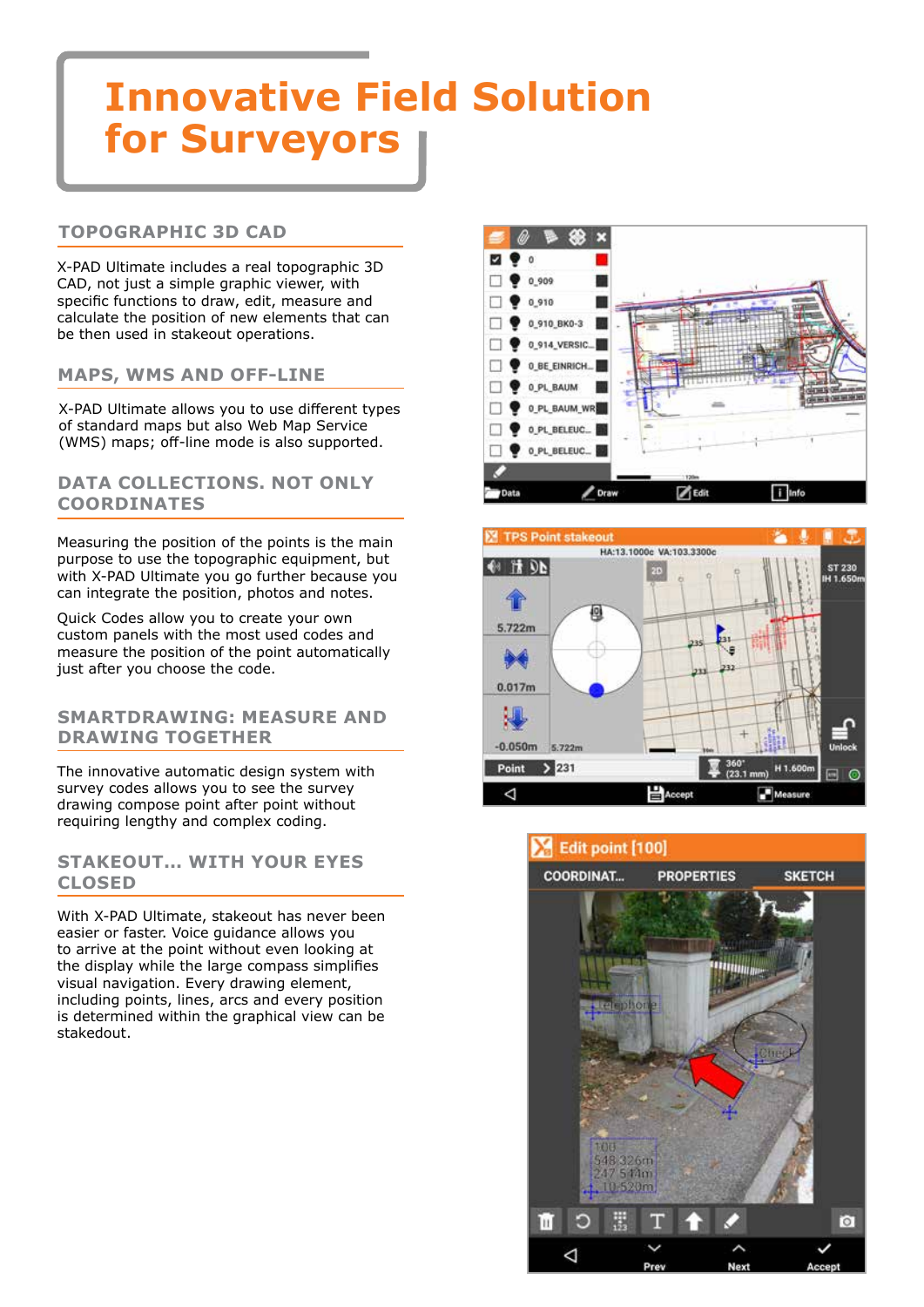## **Unbeatable field solution**





|                                 | Export & Share    |               |  |  |
|---------------------------------|-------------------|---------------|--|--|
| <b>Export/Share</b>             |                   |               |  |  |
| File name<br>2018-9-21-Job1.dxf |                   |               |  |  |
| Save to                         |                   |               |  |  |
| D€                              | <b>Share file</b> |               |  |  |
| M sŀ                            | Salva in Drive    |               |  |  |
| $\Box$ X-                       | $M$ Gmail         |               |  |  |
|                                 | <b>A</b> OneDrive |               |  |  |
|                                 | S Skype           |               |  |  |
|                                 | <b>WhatsApp</b>   |               |  |  |
|                                 |                   | <b>CANCEL</b> |  |  |
|                                 |                   |               |  |  |
|                                 |                   |               |  |  |
|                                 |                   |               |  |  |
|                                 |                   | Accept        |  |  |

#### **AUGMENTED REALITY. TURN ON REALITY!**

Point the camera to the site and you can see immediately where the points and elements are for stakeout. X-PAD Ultimate will guide you in the vicinity of the point and then determine the exact location, but you can also use augmented reality to see what is not possible to see.

#### **VOICE COMMANDS**

X-PAD Ultimate can be controlled by voice commands; you don't need to touch the screen to measure points, change the survey code, change target type, and for many other operations.

#### **GIS: RECORD ALL INFORMATION YOU WANT**

The integrated GIS feature allows to create your GIS features and to define the corresponding attributes that can be filled when the point is stored.

#### **BIM**

With BIM, IFC files can be loaded, displayed in the main CAD view and also in survey, stakeout and COGO commands. Elements can be selected, hidden or isolated. From BIM models, it is possible to extract points, lines, surfaces and cross-sections for stakeout and checking operations.

#### **CLOUD AND SHARING POINT. FIELD AND OFFICE, ALWAYS CONNECTED**

With X-PAD Ultimate you can open and import any file, even if it is in the cloud. You can save your data on the most popular cloud platforms, like Google Drive, Microsoft OneDrive and Dropbox, and access from the field or office. If you need to, though, you can also share information and coordinates of the measured points quickly via a message or email with photo attached to those in the office waiting for the coordinates of a point.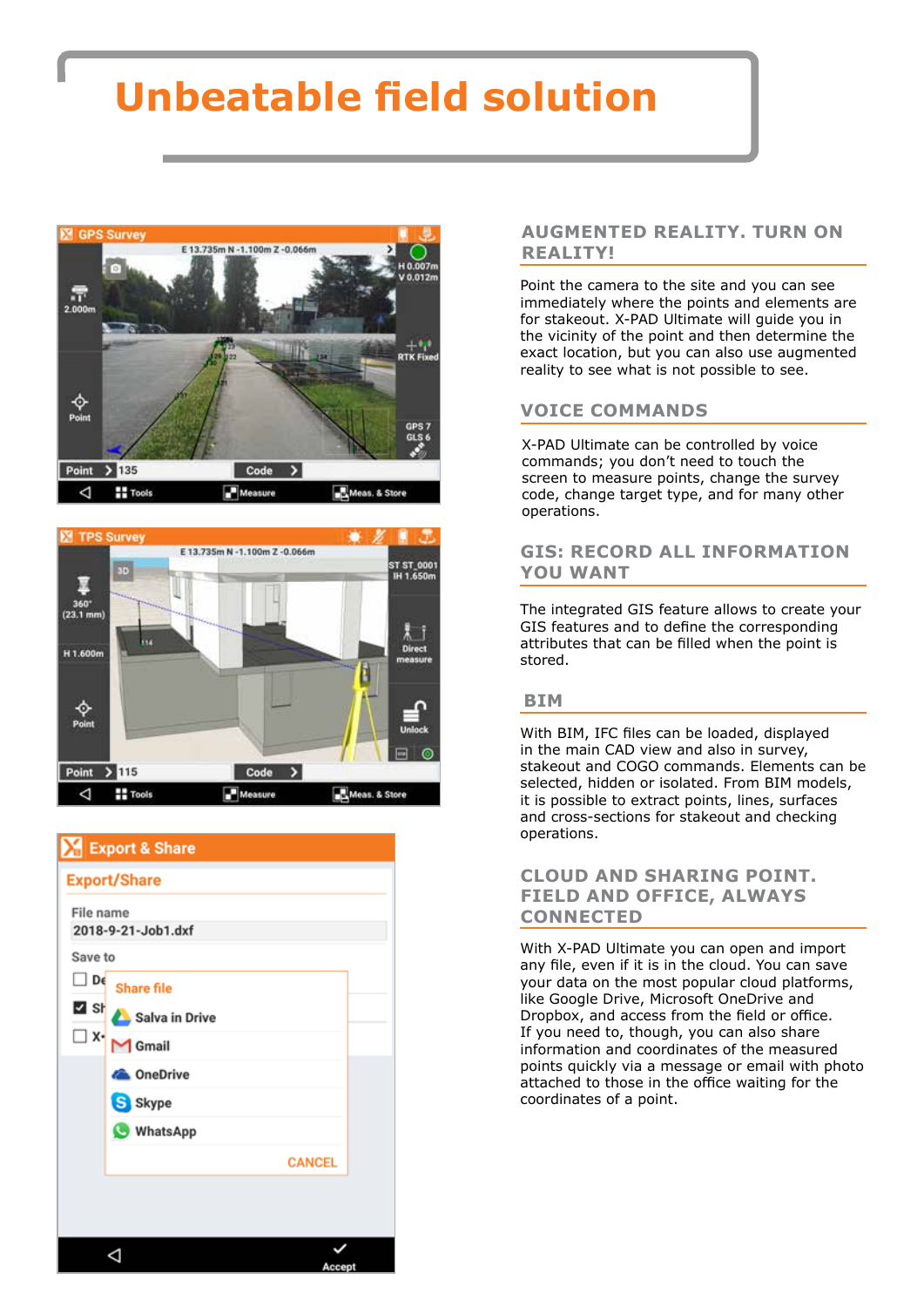## **Uncomparable adaptability**

#### **X-POLE: ONE POLE, TWO SYSTEMS**

The X-Pole solution allows you to work simultaneously with TPS and GNSS using the best features of each system and with maximum flexibility. A simple click is all you need to change the measurement mode and switch from GNSS to TPS mode and vice versa. The GNSS system positioned above the prism, gives you a direct rotation on the prism speeding up the locking operations after loss.





#### **ROBOTIC TOTAL STATION. WORK IN AUTONOMY**

Robotic feature allows you to have full control of the robotic total station remotely. From a practical panel, you can access all the control functions of the station. In case of loss of the prism, it is possible to choose among different search strategies. Locking status is always available on the screen, and with one click, it is possible to start the searching process even using the GPS position of the controller.

#### **TERRAIN SURFACES AND VOLUMES**

With the Volumes features, X-PAD Ultimate can calculate terrain models from the points with the options to define breaklines and boundaries. From the models, you can go to the volume calculation to determine at a glance the cubic metres of an excavation or of a pit. You can also import models from DXF or LandXML files. Use the stakeout command to determine, in field, the design elevations.

#### **ROADING. THE WHOLE PROJECT IN THE CONTROLLER**

The Roading feature allows you to load, manage and perform alignment stakeouts of works such as roads, highways and canals. The management is fully visual, so you always know what you're doing. At any moment, you can see plans, vertical profiles and cross sections.

You can stake all elements of the work (axes, edges, sideslopes, walls, ditches) at any station and with any offset, using the cross sections, the edge polylines or by defining one or more sections template.

#### **AUTOMEASURING**

Automeasuring is the simple, flexible, safe and economical solution for all you need to use the total station for automatic measurement. Just connect your total station with your Android device and get the real-time data.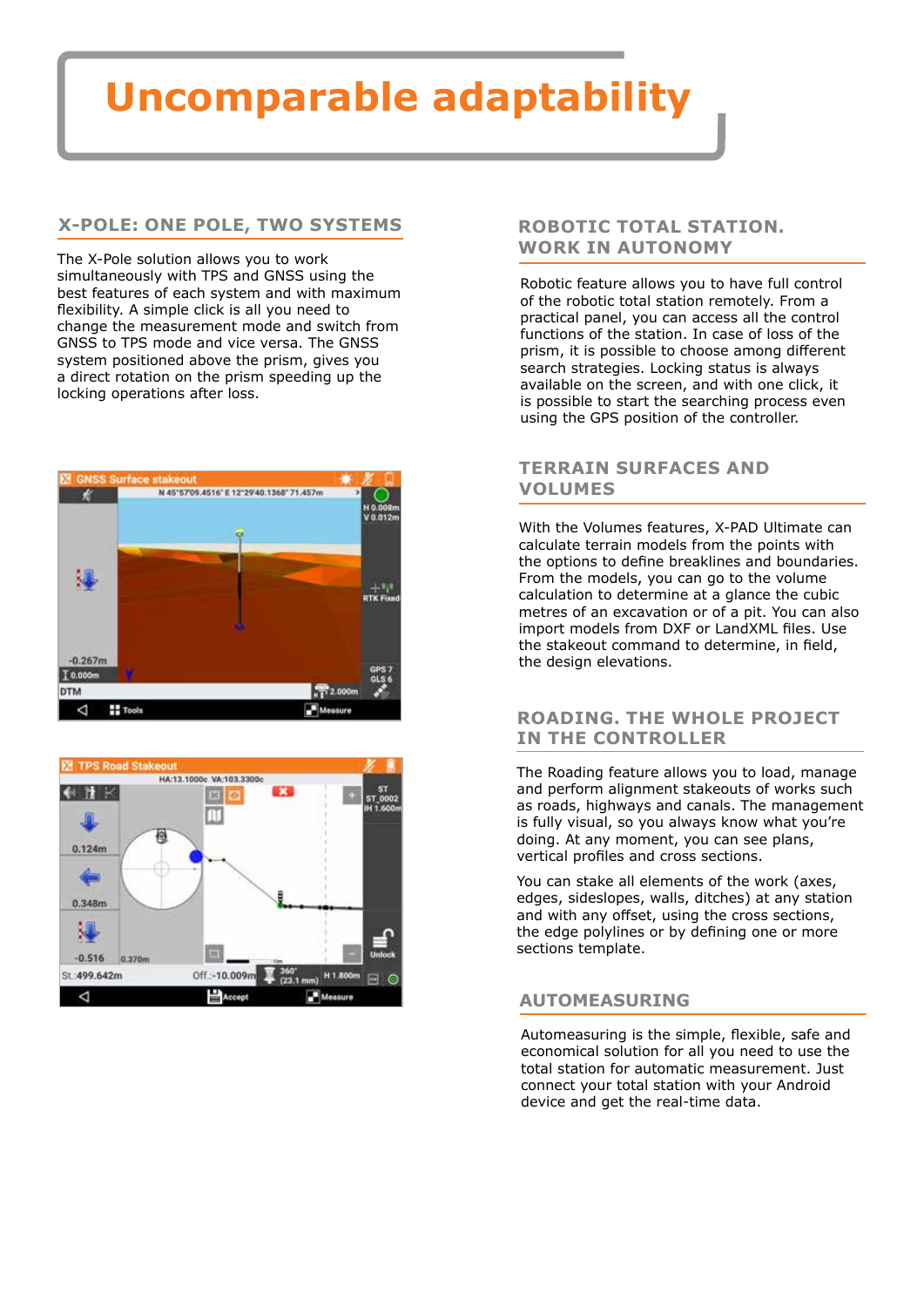### **X-PAD Ultimate**

### **Survey**



X-PAD Ultimate Survey is the best solution for professional surveyors that want accuracy, complete features, flexibility, data integration, scalability and the latest technologies in the field. With a set of different modules, X-PAD Ultimate Survey covers all the needs in the field using TPS and GNSS measure tools.

### **Build**



X-PAD Ultimate Build is the ideal solution for all your construction measuring and layout needs executing all construction activities in an efficient and productive way. It combines data collection from TPS or GNSS, allowing you to perform the measurement, stakeout and as-built with simple and functional procedures. Continuous improvements and developments are made working closely with users in the field.

X-PAD Ultimate Build is a special and tailored version of X-PAD Ultimate Survey, from which inherits all the main features and functionalities, but differs because it is specifically addressed to construction companies that can solve all measuring situations onsite in an autonomous and independent way, improving productivity and reducing costs. To use X-PAD Ultimate Build you don't need to be a surveyor; all procedures are guided and can also be used by those who use this type of equipment for the first time.